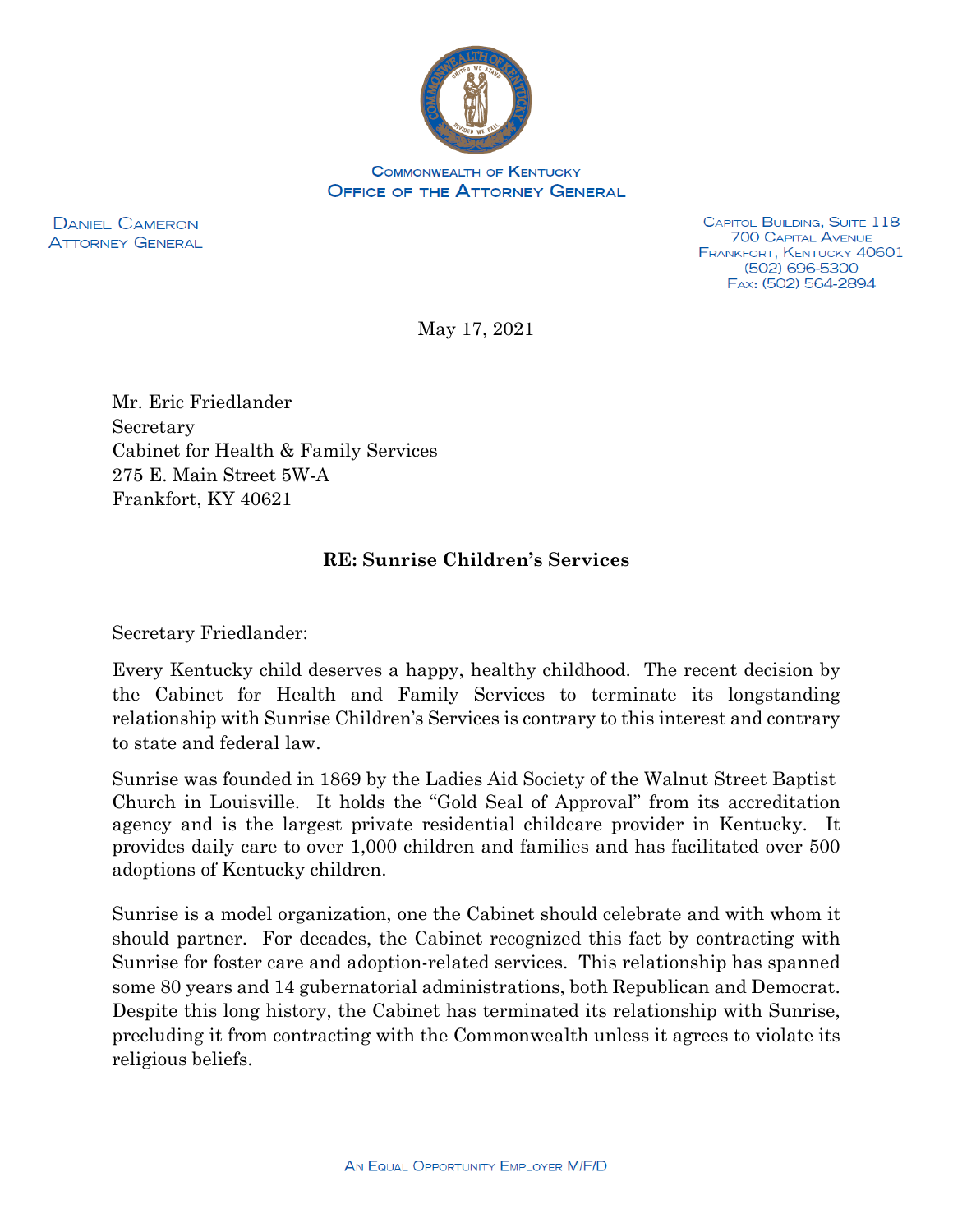Secretary Friedlander May 17, 2021 Page 2

The stakes here cannot be overstated. As of April 4, 2021, there are 9,156 Kentucky children in some type of out-of-home care.<sup>[1](#page-1-0)</sup> On average, more than  $2,000$  of these children are awaiting adoption.<sup>2</sup> Less than half are adopted annually.<sup>[3](#page-1-2)</sup> It is typical for these children to wait more than three years in foster care to be adopted.[4](#page-1-3) Put simply, Kentucky's children cannot afford to lose a provider like Sunrise, which is willing and able to serve them.

The First Amendment "protect[s] religious observers against unequal treatment."[5](#page-1-4) That means the government cannot discriminate against religious conduct.[6](#page-1-5) This is a defining feature of American liberty, and it is one that the United States Supreme Court has repeatedly affirmed. For instance, when the state of Missouri excluded a religious organization from a program that provided grants for children's playgrounds, the Court—in a 7-2 decision—concluded that excluding religious organizations violated the U.S. Constitution.[7](#page-1-6) Likewise, when the state of Montana excluded students of Christian schools from a publicly funded scholarship program, the Court determined that a state need not offer such programs, but once it does, it cannot disqualify some entities just because they are religious. The Court went on to say, "the Establishment Clause is not offended when religious . . . organizations benefit from neutral government programs."[8](#page-1-7)

Kentucky has similarly made clear its commitment to religious liberty. Our Constitution prohibits the government from diminishing "the civil rights, privileges, or capacities" of any person on account of "his belief or disbelief of any religious tenet, dogma or teaching.["9](#page-1-8) And the General Assembly has enacted strong protections that require the Commonwealth to provide religious accommodations before excluding organizations like Sunrise from government programs.[10](#page-1-9)

For these reasons, we respectfully request that you reinstate the Cabinet's longstanding relationship with Sunrise. It is what Kentucky's children need and what the law requires.

 $\overline{\phantom{a}}$ 

<span id="page-1-0"></span><sup>1</sup> *Statewide Foster Care Facts*, [https://chfs.ky.gov/agencies/dcbs/dpp/Documents/Statewide.pdf.](https://chfs.ky.gov/agencies/dcbs/dpp/Documents/Statewide.pdf) 2 *Child Welfare: Kentucky*, DEPARTMENT OF HEALTH AND HUMAN SERVICES,

<span id="page-1-1"></span>

[https://cwoutcomes.acf.hhs.gov/cwodatasite/pdf/kentucky.html.](https://cwoutcomes.acf.hhs.gov/cwodatasite/pdf/kentucky.html) 3 *Id.* 

<span id="page-1-2"></span>

<span id="page-1-3"></span><sup>4</sup> *Kentucky Adoption Facts*, STATE POLICY ADVOCACY AND REFORM CENTER, [http://childwelfaresparc.org/wp-content/uploads/2013/10/Kentucky-Adoption-Facts-2011.pdf.](http://childwelfaresparc.org/wp-content/uploads/2013/10/Kentucky-Adoption-Facts-2011.pdf) 5 *Trinity Lutheran Church of Columbia, Inc. v. Comer*, 137 S. Ct. 2012, 2019 (2017).

<span id="page-1-4"></span>

<span id="page-1-5"></span><sup>6</sup> *See Church of Lukumi Babalu Aye, Inc. v. City of Hialeah*, 508 U.S. 520, 533 (1993).

<span id="page-1-6"></span><sup>7</sup> *Trinity Lutheran*, 137 S.Ct. at 2024.

<span id="page-1-7"></span><sup>8</sup> *Espinoza v. Montana Dep't of Revenue*, 140 S.Ct. 2246, 2254 (2020).

<span id="page-1-8"></span><sup>9</sup> Ky. Const. § 5.

<span id="page-1-9"></span><sup>10</sup> *See* KRS 446.350.